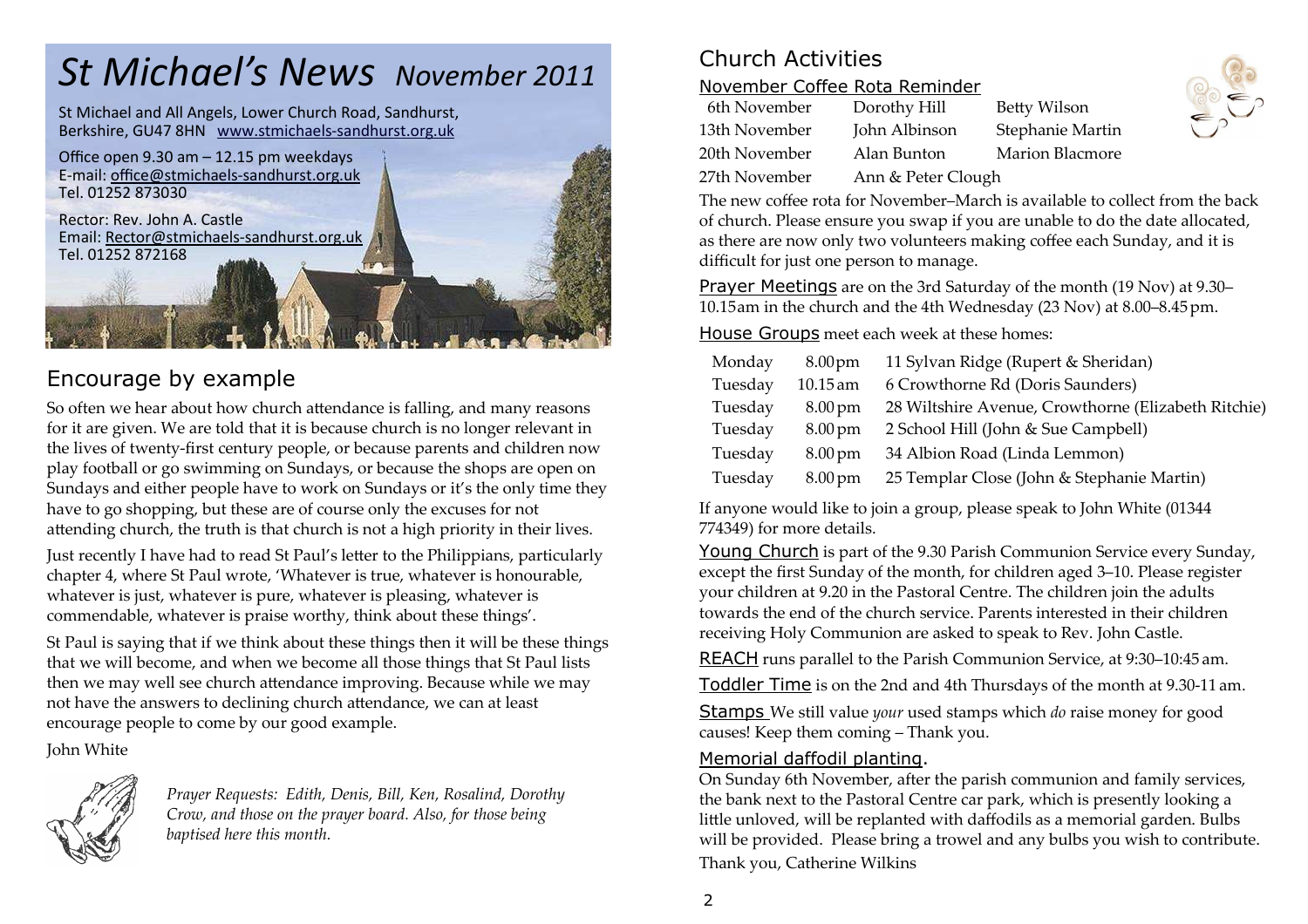## Redefining Marriage *by Rev. John Castle*

When is a marriage not a marriage? – an interesting question in the light of David Cameron's recent speech to the Conservative Party Conference. Mr Cameron's clearly stated intention to legitimise same-sex marriage will provoke a variety of responses, from those who support it in the interests of justice and equality to those who won't be voting Tory again. Others will simply say, 'Why not just live and let live'?

How can Christians make sense of this issue? Two possible Christian responses could be, on the one hand, to sympathise with those who experience same-sex attraction and currently feel deprived of the happiness marriage could bring; and, on the other, to question whether anyone has a right to change the biblical model of marriage being between a man and a woman.

What we have perhaps been slow to grasp, though, is that you can't redefine marriage without redefining family. Christians down the ages have seen marriage between a man and a woman as the cornerstone of family life. Marriage is a publicly acknowledged relationship of mutual lifelong commitment that is expressed in an exclusive sexual intimacy which in turn normally and naturally results in the procreation of children. The relationship between husband and wife should provide many things that their children need for their emotional and social development – love, security and stability, a same-sex role model and a loving relationship with a parent of the opposite sex that should help a child later on to form healthy relationships with the opposite sex and an eventual mate. Mothers and fathers bring different qualities to parenting, and neither is dispensable. Grandparents and other relatives have important roles to play too.

We all know, of course, that children often do not experience such an 'ideal' family – due to death, divorce or other human circumstances. Many lone parents achieve marvels bringing up children on their own, and grandparents often do a splendid job as substitute parents. But is that an argument for saying that we are free to redefine what a 'normal' family is? Can we categorically state that two mummies or two daddies are just as good as a mummy and a daddy? Just because medical technology and surrogate motherhood make it possible to bypass the natural method of conception, and the law now says that a partner who is not the biological parent can be named on a birth certificate, does that mean that any alternative family should be considered normal and healthy?

*'Redefining Marriage' continued* 

How we decide on this matter (and the Government is preparing a consultation on gay marriage in the New Year) may depend on what our primary principle is. For many, itʹs about individual human rights – homosexual people should be able to do exactly the same as a traditional married couple. I would suggest, however, that a biblical view will always look beyond individual rights to the effects on others – the children born and brought up in these artificially constructed families, and the wider society. Equality legislation will inevitably mean that schools will have to teach gay marriage as being as equally valid and normal as heterosexual marriage. And unless significant exemptions are made for religious conscience, many Christians (and those of other faiths) will find themselves on the wrong side of the law if they dare to voice publicly a dissenting view. Recent equality legislation does not give much ground to hope that traditional views will be respected – see what happened to Catholic adoption agencies.

This is a difficult matter, and we may have to grapple with conflicting arguments in order to decide which side weʹre on. But I would plead with all of us not to think it is a matter we can ignore. Once you change the legal definition of marriage, there will be no going back.

Tanas Alqassis from CMS will be visiting us on 20th November, and speaking at the Parish Communion

Tanas Alqassis is regional manager for Europe, the Middle East and North Africa at the Church Mission Society. A Palestinian, Tanas was born in Beit Sahouron, in the West Bank. He has worked with World Vision in Jerusalem and in Romania. He and his Danish wife, Anne, then returned home to Palestine and Tanas soon became operations director for Musalaha, a reconciliation ministry that works on bringing Messianic Jews and Palestinian Christians together and talks about reconciliation based on the Biblical principles.



Photo: Jonathan Self/CMS

Tanas says, 'My vision is to change the way the West views the Middle East and the way the Middle East views the West. I have a passion for education and media and I believe the only solution for the Middle East is Jesus – and we are his instruments.'

The Triangle. It's our 10th Birthday in Kingsmead on 7th November! Please join us on Monday 7th throughout the day and get a **free** slice of birthday

4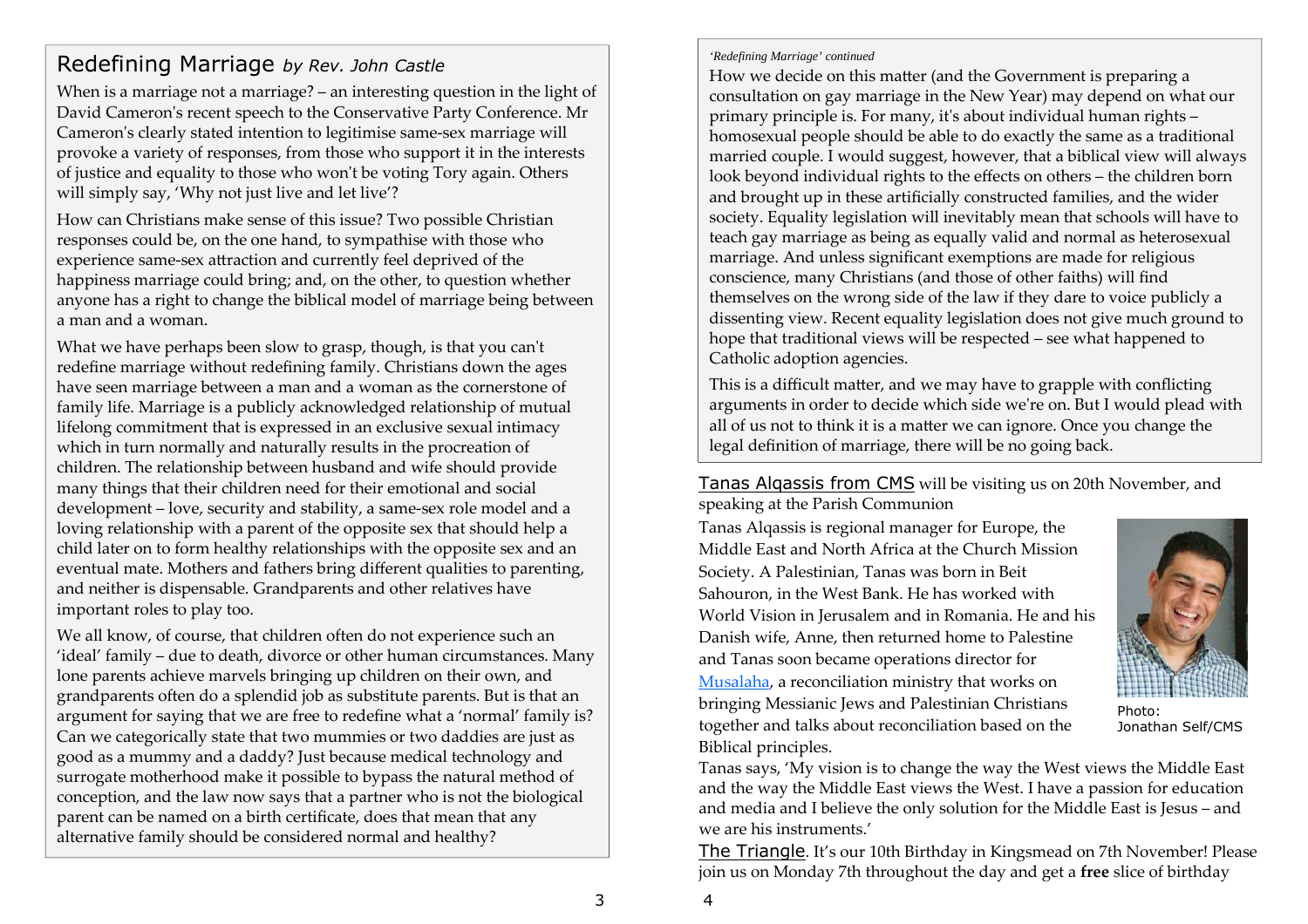cake with every drink bought! We are also planning a **family fun day** at the Triangle on Saturday 12th – lots of games, craft, Treasure Hunt, balloon modelling, face painting and more planned! Please come and support us!

It seems ages away but Christmas will soon be here! We have a variety of Christmas cards, Advent candles and calendars, Christmas gifts and much more now in store at the Triangle. Please come along and have a browse and get organised early!

## Wanted: Foundation Governor for St Michael's School

We are seeking to appoint a foundation governor to replace Ivan Myles, who has recently stood down from the governing body (GB) after seven years because of other commitments. Ivan has done an enormous amount for the school, particularly in matters related to the school premises, and we are very grateful.

Foundation governors are nominated locally but appointed by the Diocese of Oxford. They serve for an initial term of four years and can stand for re-appointment if they wish – and most do. So, our governors bring a real sense of commitment and continuity to our school in addition to their individual skills and experience. But the most important requirement is that they have an interest in the school and the children, and a fair amount of spare time! Foundation governors do not have to be members of this or any other church, but they must promise to support the distinctive ethos and values of our Church of England school

The governing body is often described as the school`s 'critical friend', and this is a fair description of the role. Governors work closely with the head teacher and staff, and the governing body, as a whole, has legal responsibilities covering a range of areas including admissions, finance, premises and personnel.

The GB has appointed a small team to deal with the nomination process, and we would like to hear from anyone who thinks they might like to support the school as a governor, whatever their skills may be. But if you have the knowledge and interest to get involved in premises matters, so much the better!

If you would like to know more, please speak to either Rev. John Castle, Mrs Mel Turner (01252-877671) or to me (01252-871881). We will need to hear from you by December 1st, though the actual appointment will probably not be made until February.

Chris Harris, Chair of Governors

Remember Christian Fairtrade Easter Eggs? We now have Chocolate Fair Trade Tree Decorations, price £3.95. These milk chocolate Christmas tree decorations celebrate the real Christmas story. Exclusively stocked by Traidcraft, this box of six foil-wrapped fair-trade chocolate decorations is complete with interactive story of Christmas. Six stickers are provided to be

stuck on the foil-wrapped chocolates supplied in the box, with story card outlining the real story of Christmas. Once stickers are applied, chocolates should be hung on a Christmas tree. For every box sold a donation of 15p will be made to Traidcraft Exchange. The decorations are on display on the Traidcraft stall after the 9.30 service. If you want to order some, ring me (01344 774349). Jill White



Meaningful Chocolate<br>Fair Trade Tree Decorations

2nd Saturday Club. Please can you spare some time to join us: 9:30–12:00 on the second Saturday of the month for maintenance of the church and Pastoral Centre? The next meetings are 12th November and 10th December. Contact myself, John Campbell (01344 776655) or Rupert (01344 777137).

#### Waitrose supports Sandhurst Counselling Service

 If you ever shop at Waitrose, you'll have been given a green plastic counter, which you can use to vote for a local charity that will be supported by Waitrose. This month (November), our Counselling Service is one of the local charities that is being supported by the College Town store. Please consider whether you could support us in this way.

Blue Envelopes. Please use the gift-aid envelopes for even small amounts of cash if you are a tax payer and have paid enough tax to do so. This is free money from the government and worth doing because it all adds up!

Fairtrade Christmas Market. We are having a 'Taste of Christmas' on November 11th, in the evening, with lots of Fairtrade stalls. The stalls will be selling gifts for all ages: clothes, wooden toys, jewellery, and even some new ready-made meals which use Fairtrade products. Sam Hunt, deputy head of Sandhurst School, is bringing a stall of goods from Malawi, which the school supports. We will also have information on Fairtrade Gold. The RISC shop in Reading is having a stall. There will be chocolate and wine tasting. Too good to miss! Home-made mincemeat will be on sale and miniature Christmas Cakes. Entrance: just £1. Time: 7.30–9.30 Refreshments will be available.

100 Club Draw. The winners of the 23 October draw were:

1st Prize: Miss J White No 36 £20, 2nd Prize: Mrs S Campbell No 121 £10 3rd Prize: Mrs J Alexander No 92 £5 £34 has been passed to church funds.

If you want to join this draw, please contact Rosemary Dobson.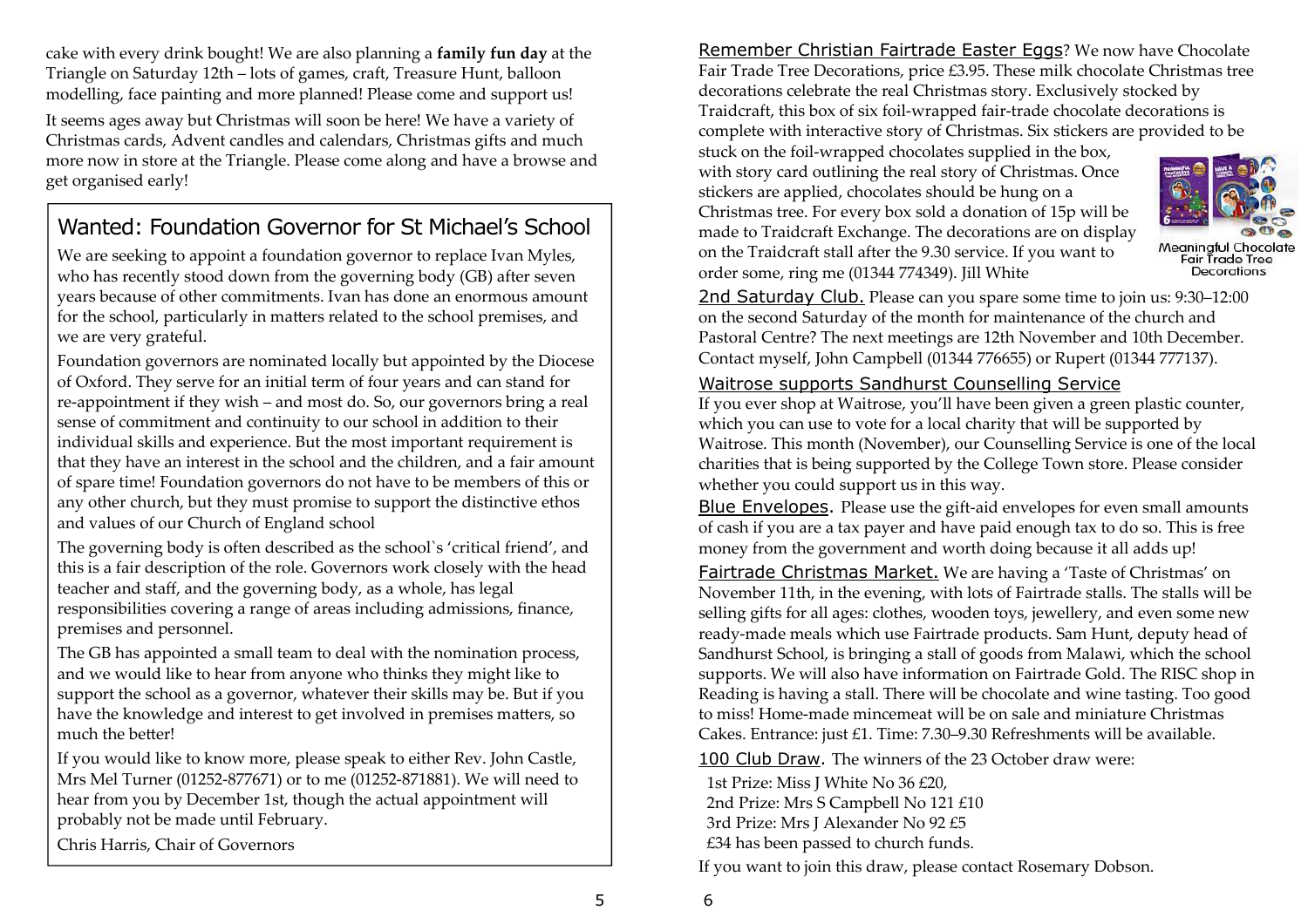### Sonning Deanery

St. Michael's is part of the Church of England. The Church of England is split into different dioceses and each diocese is then split down into different deaneries. We are in Oxford Diocese and are in Sonning Deanery.

Through the deanery synod we interact with other local churches and the wider Church of England. We should have five lay people representing our church, but currently we only have three.

#### What do we do?

We meet five or six times a year at churches around the deanery – so this is a good chance to look at other churches and church halls!

We are asked for opinions. This year we have discussed:

- Should Ranelagh become an academy? (Yes)
- Do we support Women Bishops? (Yes)
- What are our views on parish share (which is 53% of the expenditure of St Michael's). The debate is to be continued at our next meeting. The PCCs of the deanery are discussing this at the moment. St Michael's discussed it at our October PCC meeting.

We also hear about how the Lord is working in other parishes, as well as hearing about other areas of shared interest. A recent example was a talk from a Canon at Christ Church Cathedral, Oxford.

The deanery synod representatives are also members of the PCC. After each synod meeting we produce a report for the next PCC meeting and sometimes there are follow-up points, such as requesting that the social committee arrange a visit to Christ Church Cathedral.

If anyone wants to know more about being on the deanery synod please speak to Emma Hodge, Kathryn Barton or Jan Herd.

Prayer Points Please pray for:



- Our deanery synod members (Emma Hodge, Kathryn Barton and Jan Herd).
- People who may fill the vacancies to represent our church on the deanery synod.
- The deanery synod meeting on the 22nd November. Emma Hodge

## The Anglican Covenant

Oxford Diocesan Synod will be voting in 2012 whether the Church of England should sign up to the proposed Anglican Covenant – a document intended to bring the different churches of the Anglican Communion throughout the world into a formal relationship of mutual accountability and fellowship. The Covenant was proposed as a way of tackling disagreement between Anglicans in different parts of the world, and was a response to the row over the decision of the Episcopal Church of the USA to consecrate as bishop a practising homosexual, Gene Robinson, and the decision of the Anglican Church in Canada to approve liturgy for blessings of same-sex relationships. However, it is intended to provide a framework for dealing with any kind of disagreement.

The matter will be discussed at the Deanery Synod on 22 November. If you would like to know more, visit http://www.anglicancommunion.org/ commission/covenant/final/text.cfm

Your Deanery Synod reps, Emma Hodge, Kathryn Barton and Jan Herd, will be pleased to know your views!

Church Flowers. Please ring Jennie 01344 775881 for information if you wish to help arranging the Church flowers. Thank you.

#### Children's 'Happy Bags'

 A big thank you to Lara Pesce for all her hard work in replenishing the children's 'Happy Bags' at the back of the church. These are available for use during any service. Please help yourself, or ask a sidesperson on arrival. The bags have various items inside to keep the children occupied and happy. We also have a small selection of childrenʹs religious books and would like to expand this if anyone has any they would care to donate. This would be much appreciated.

#### Christmas Tree Festival

 Sat 3rd (11.00 am – 6.00pm), Sunday 4th (12.00 – 6.00pm), Mon 5th & Tues 6th (11.00 am – 4.00pm) December

This winter variation on a flower festival invites local groups, charities, schools and churches to decorate a tree to illustrate their role in Sandhurst. At the moment we have 30 decorated trees promised. There will be a Christmas Bazaar in the Pastoral Centre, 11.00 am–4.30 pm on the Saturday and Sunday.

**Can you help?** We need Stewards for the Festival. (Please sign the rota at the back of church or ring Jennie on 01344 775881). Also help and donations of cakes etc. for the Christmas Bazaar. Please contact Janet Pilbeam 01252 871386.

8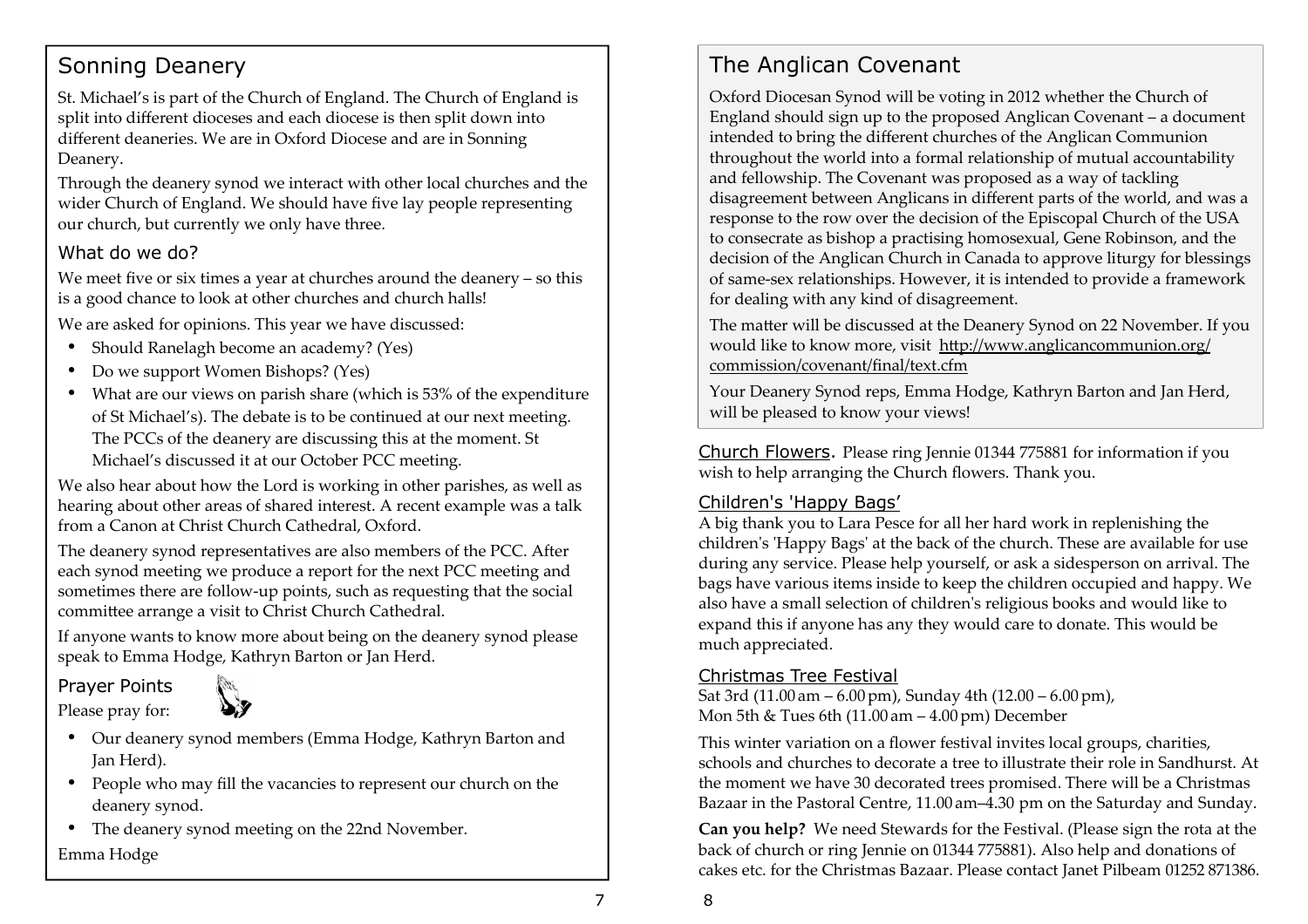#### The Social Committee

The social committee consists of John Martin, David Hunt, Jan King and Jill and John White. We attend either the  $8\,\mathrm{am}$  or the  $9.30\,\mathrm{am}$  service and because of that the main social events tend to be organised around them. We desperately need to cater for the younger age group, those who attend the family service for example. We are by definition a very social bunch of people and would be pleased to welcome new younger members to our team. We meet about six to seven times a year, usually over a cup of coffee, starting at 8pm and invariably home by ten. If you would like to join us please make yourself known to one of the committee.

## BFVA Befriending Scheme

*Bracknell Forest Voluntary Action (BFVA) is an organisation that supports voluntary and community organisations in the borough. John Child shares his experience as a volunteer with us.* 

I joined this scheme as a volunteer almost a year ago and I thoroughly enjoy it. I visit two seniors, Leslie and Graham, that the organisation supports.

Leslie is 91 years old, cannot walk and has very poor sight. He is therefore housebound. Initially, we had long chats over cups of tea. He is an intelligent man and loves telling me about the past. He was involved in the D-Day landings of 1944, for example. I asked him if he had ever tried a wheelchair. He was horrified at this. I therefore contacted his daughter, who lives near Cambridge and we bought him one through eBay. It stood in the hall for a while until I said we ought to give it a go. Now when I turn up he is in the hall with his hat and coat on and off we go on a variety of walks through local parks and have tea at cafes and garden centres.

Graham is in his fifties. He has been through a difficult divorce, through which he lost his house and his beloved garden. He now lives in a onebedroomed upstairs flat. Graham has several health problems. My job is to cheer him up and restore his confidence so that he can enjoy life and look to the future. I am slowly making progress. He has taken up fishing and attends some social events with the University of the Third Age (U3A), which I have also joined.

From time to time the three of us have lunch together. We also attend BFVA get-together with Gemma Frewin and her team at the Look-In, in Bracknell. Gemma's telephone number is 01344 304404 and she would love to hear from you. I see my chaps about four hours a week, but even a couple of hours can be valuable help for someone who is disabled, isolated or just vulnerable, please consider volunteering to help them.

John Child (01252 890853)

Newsletter Deadlines. Please send your items for the December Newsletter to me at the church office (Admin\_Support@StMichaels-Sandhurst.org.uk) by 14th November. Thank you. Betty.

#### Newsletter by email

Did you know that you can receive future editions of this newsletter by email? These are in colour and are normally sent out a few days before the paper copy is available. To opt in to this scheme please contact PCC member David Hunt, david.hunt@bcs.org.uk